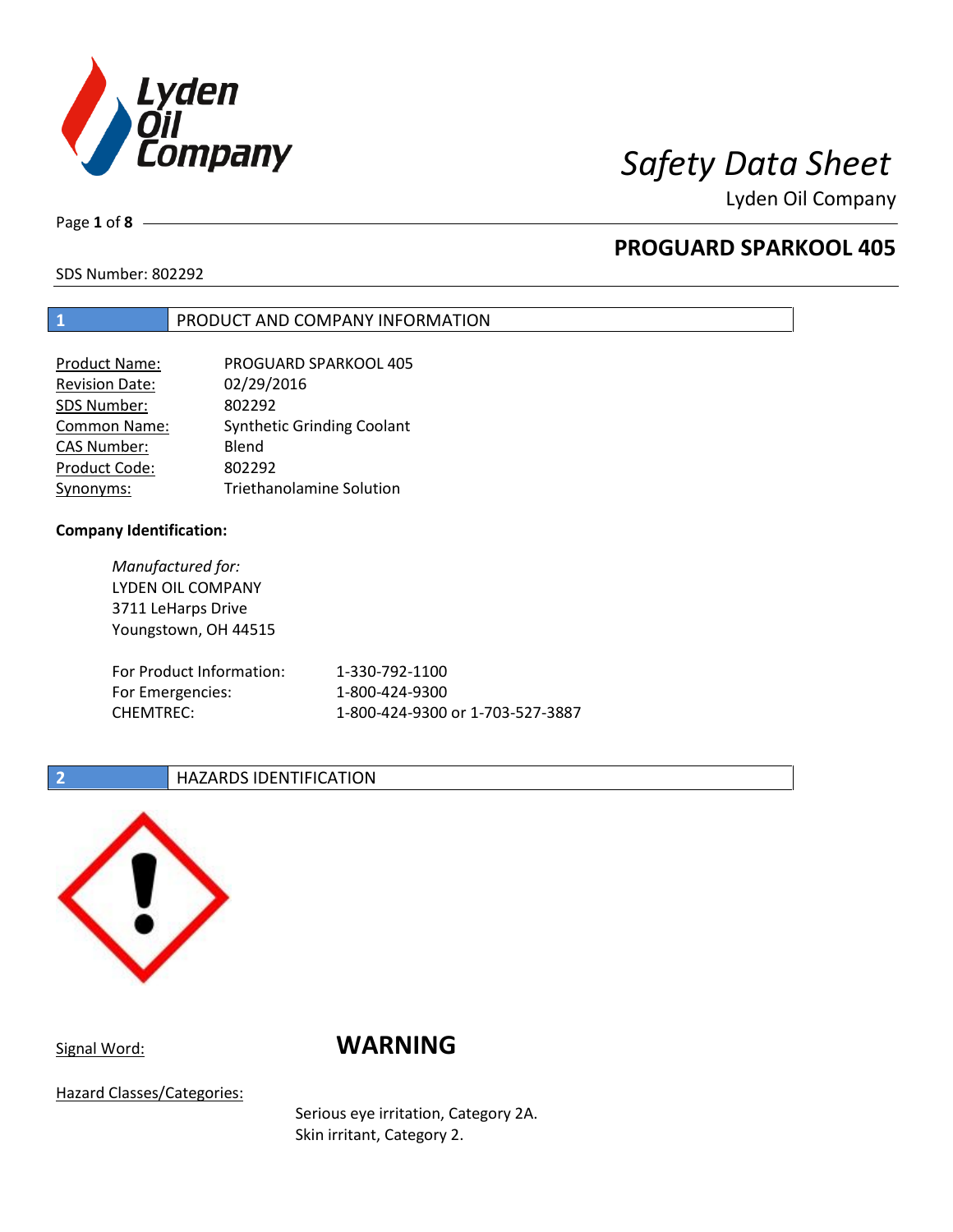

Lyden Oil Company

| Page 2 of $8 -$                 |                                                                                   |
|---------------------------------|-----------------------------------------------------------------------------------|
|                                 | <b>PROGUARD SPARKOOL 405</b>                                                      |
| <b>SDS Number: 802292</b>       |                                                                                   |
| Hazard Statement(s):            |                                                                                   |
|                                 | H319: Causes serious eye irritation.                                              |
|                                 | H315: Causes skin irritation.                                                     |
| <b>Precaution Statement(s):</b> |                                                                                   |
|                                 | P101: If medical advice is needed, have product container or label at             |
|                                 | hand.                                                                             |
|                                 | P102: Keep out of reach of children.                                              |
|                                 | P103: Read label before use.                                                      |
|                                 | P280: Wear protective gloves and eye protection.                                  |
|                                 | P302+352: IF ON SKIN: Wash with plenty of soap and water.                         |
|                                 | P332+313: If skin irritation occurs: Get medical advice/attention.                |
|                                 | P305+351+338: IF IN EYES: Rinse cautiously with water for several                 |
|                                 | minutes. Remove contact lenses if present and easy to $do$ – continue<br>rinsing. |
|                                 | P337+313: If eye irritation persists get medical advice/attention.                |
|                                 | P362+364: Take off contaminated clothing and wash it before reuse.                |
| Other Hazard Statement(s):      |                                                                                   |
|                                 | -NFPA Ratings:                                                                    |
|                                 | Health = $1$                                                                      |
|                                 | $Fire = 0$                                                                        |
|                                 | Reactivity = $0$                                                                  |
|                                 |                                                                                   |

### **3** COMPOSITION / INFORMATION ON INGREDIENTS

### Ingredients:

### *Mixture of the substances listed below with nonhazardous additions.*

| <b>Chemical Name</b> | <b>CAS Number</b> | Percentage |
|----------------------|-------------------|------------|
| Triethanolamine      | $102 -$<br>71-h   | 82 L       |

*\*Any concentration shown as a range is to protect confidentiality or is due to batch variation.*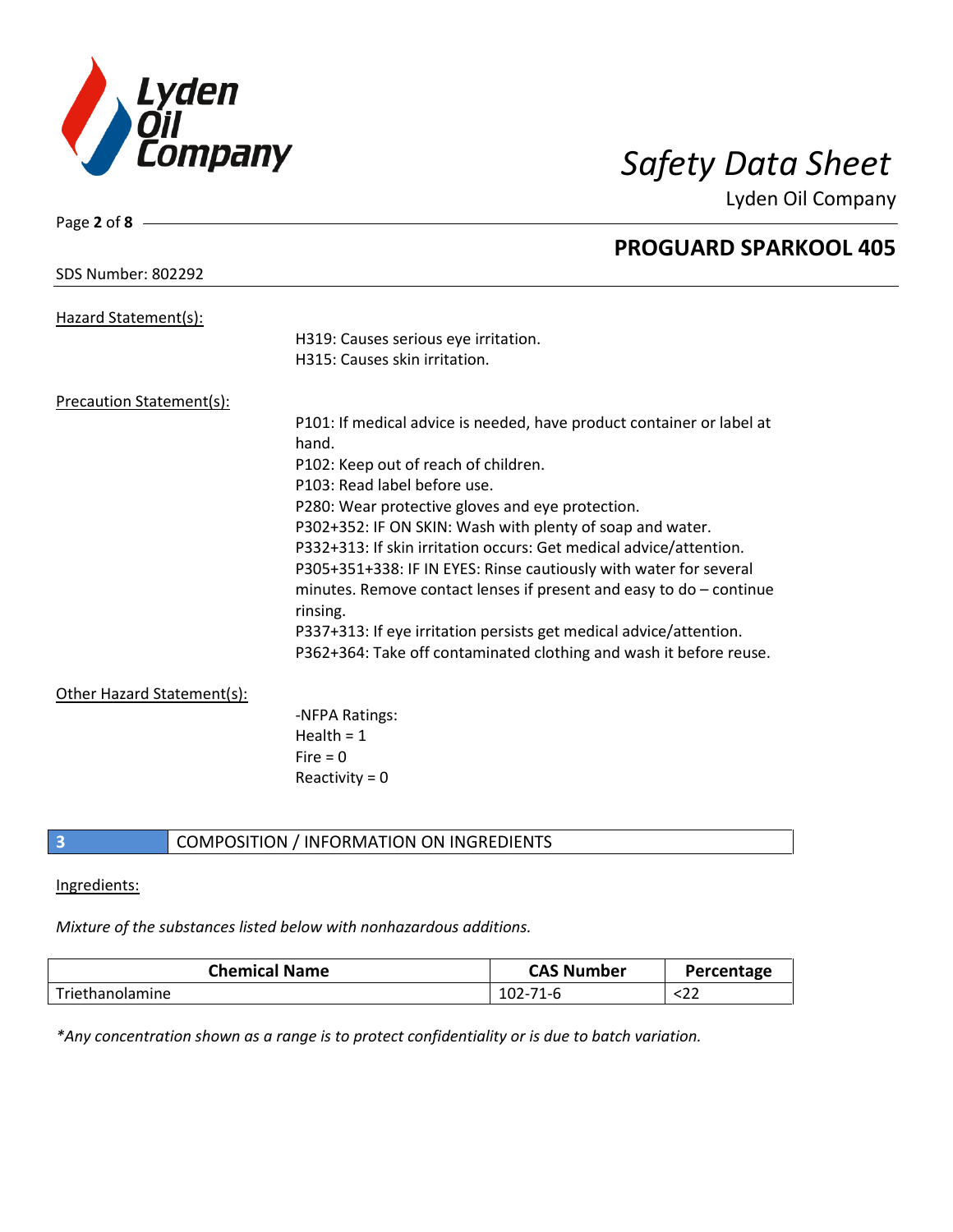

Lyden Oil Company

SDS Number: 802292

Page **3** of **8**

| $\overline{4}$                                | <b>FIRST AID MEASURES</b>                                                                                                                                                                                                                                                                                                                                                                                         |
|-----------------------------------------------|-------------------------------------------------------------------------------------------------------------------------------------------------------------------------------------------------------------------------------------------------------------------------------------------------------------------------------------------------------------------------------------------------------------------|
| Description of First Aid Measures:            |                                                                                                                                                                                                                                                                                                                                                                                                                   |
| Inhalation:                                   |                                                                                                                                                                                                                                                                                                                                                                                                                   |
|                                               | Remove victim to fresh air and keep at rest in a position comfortable<br>for breathing. If the victim has difficulty breathing or tightness of the<br>chest, is dizzy, vomiting or unresponsive, give oxygen with rescue<br>breathing or CPR as required and transport to the nearest medical<br>facility.                                                                                                        |
| <b>Skin Contact:</b>                          |                                                                                                                                                                                                                                                                                                                                                                                                                   |
|                                               | Flush skin with water, wash with soap and water. If irritation occurs,<br>get medical attention. Remove contaminated clothing. Do not reuse<br>clothing until cleaned. If material is injected under the skin, transport<br>to the nearest medical facility for additional treatment. If redness,<br>swelling, pain and/or blisters occur, transport to the nearest medical<br>facility for additional treatment. |
| Eye Contact:                                  |                                                                                                                                                                                                                                                                                                                                                                                                                   |
|                                               | Flush eyes with running water for at least 15 minutes. If redness,<br>burning, blurred vision or irritation persists, transport to nearest<br>medical facility for additional treatment.                                                                                                                                                                                                                          |
| Ingestion:                                    |                                                                                                                                                                                                                                                                                                                                                                                                                   |
|                                               | Do NOT induce vomiting and obtain medical attention. Have victim<br>rinse mouth out with water. If vomiting occurs spontaneously, keep<br>head below hips to prevent aspiration.                                                                                                                                                                                                                                  |
| Symptoms and Effects, both acute and delayed: |                                                                                                                                                                                                                                                                                                                                                                                                                   |
|                                               | No further relevent data available.                                                                                                                                                                                                                                                                                                                                                                               |
| <b>Recommended Actions:</b>                   |                                                                                                                                                                                                                                                                                                                                                                                                                   |
|                                               | Treat symptomatically. Call a doctor or poison                                                                                                                                                                                                                                                                                                                                                                    |

Treat symptomatically. Call a doctor or poison control center for guidance.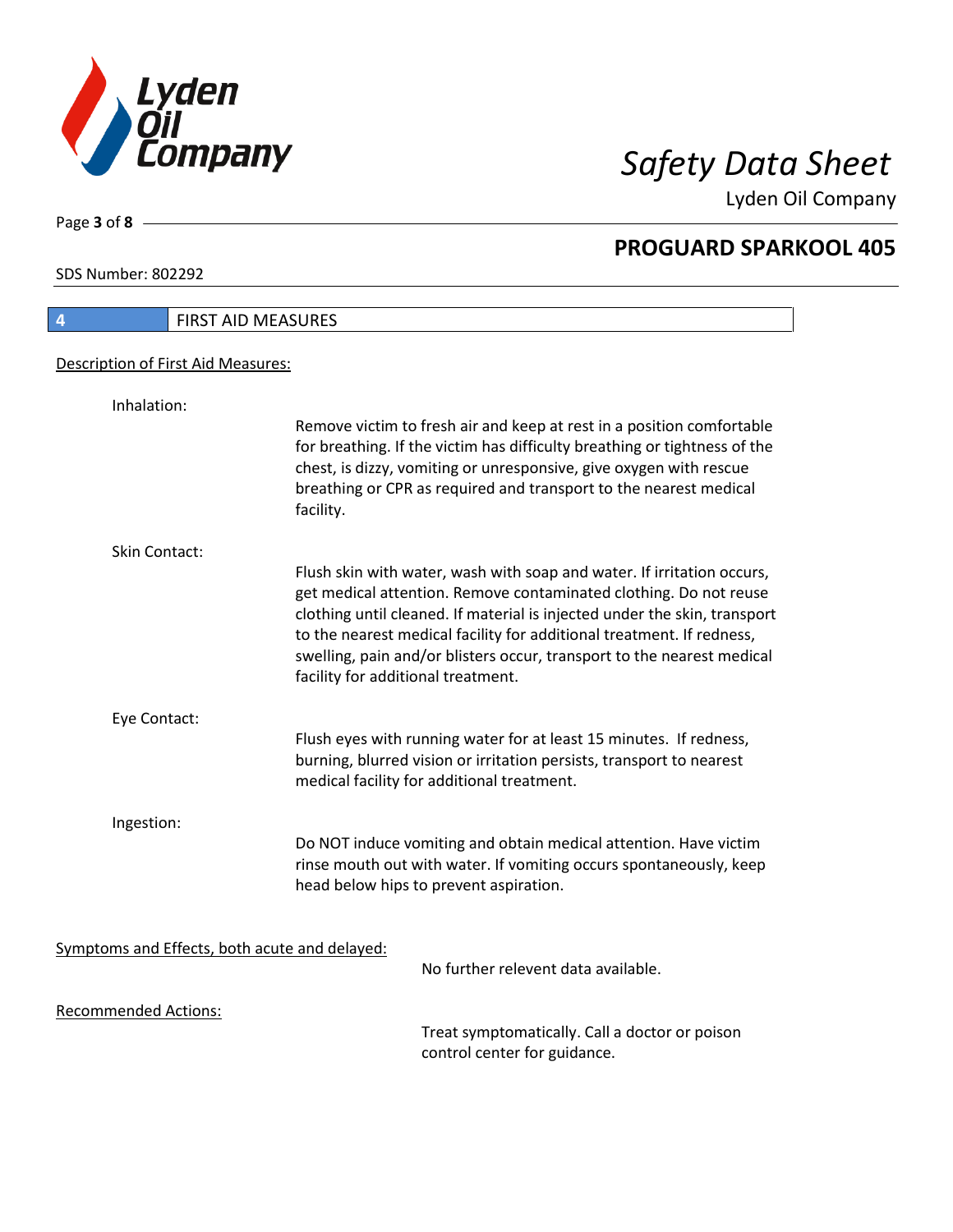

Lyden Oil Company

SDS Number: 802292

Page **4** of **8**

| FIRE FIGHTING MEASURES<br>5               |                                                                                                                                                              |
|-------------------------------------------|--------------------------------------------------------------------------------------------------------------------------------------------------------------|
| Recommended Fire-Extinguishing Equipment: | Use dry powder, foam, or carbon dioxide fire<br>extinguishers. Water may be ineffective in fighting<br>an oil fire unless used by experienced fire fighters. |
| Possible Hazards During a Fire:           | The material as received will not support<br>combustion, however its residues may; therefore,<br>procedures for an oil fire should be followed.              |
| Recommendations to Firefighters:          | Proper protective equipment including breathing<br>apparatus.                                                                                                |
| <b>ACCIDENTAL RELEASE MEASURES</b><br>6   |                                                                                                                                                              |
| <b>Personal Precautions:</b>              | Avoid contact with skin, eyes, and clothing.                                                                                                                 |
| <b>Emergency Procedures:</b>              | Contain spilled material, collect in suitable and<br>properly labeled containers.                                                                            |
| <b>Environmental Precautions:</b>         | Do not allow to reach sewage system or any water<br>course.<br>Do not allow to enter ground waters.                                                          |
| <b>Cleanup Procedures:</b>                |                                                                                                                                                              |

Pick up excess with inert absorbant material.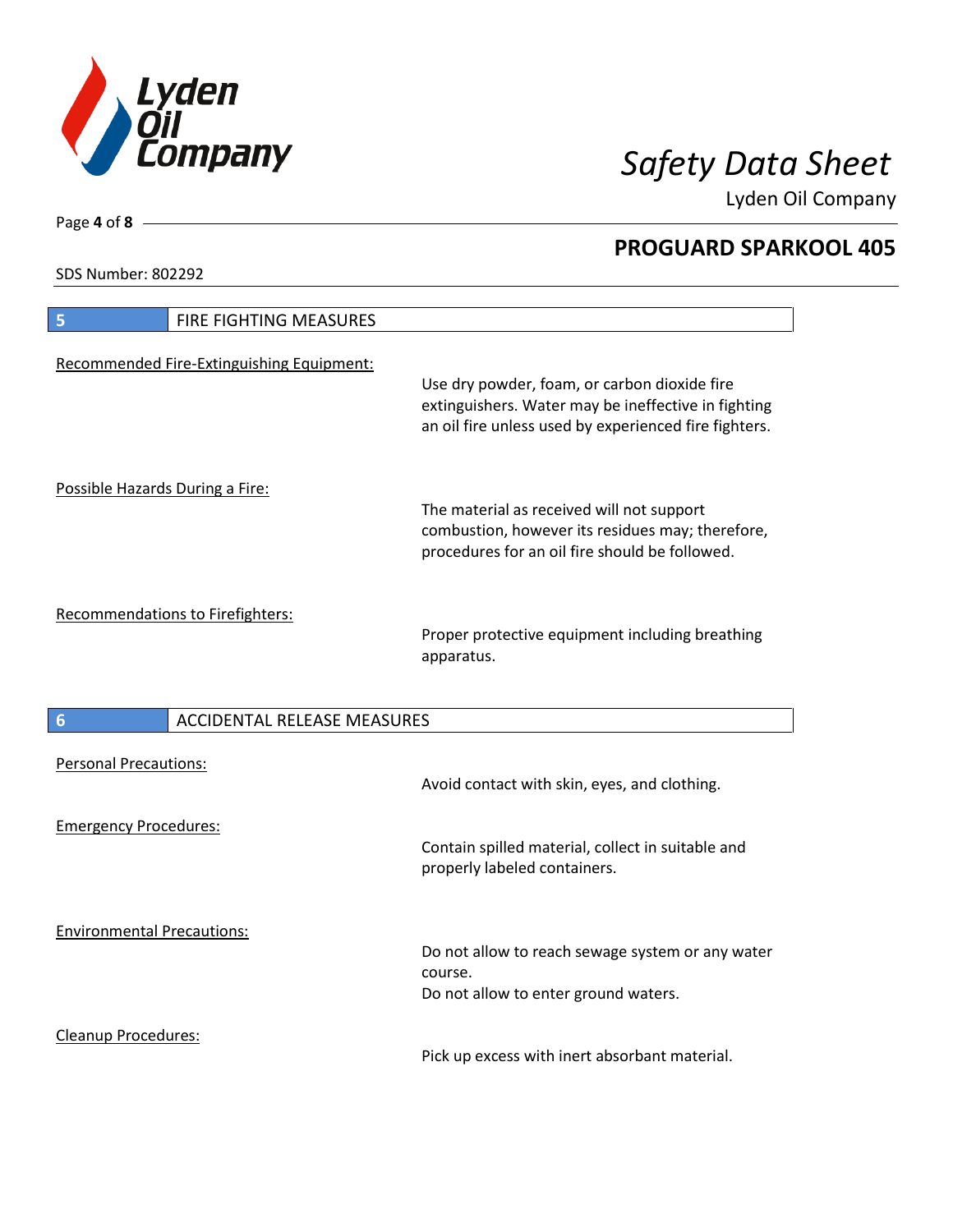

Lyden Oil Company

SDS Number: 802292

Page **5** of **8**

| 7                              | <b>HANDLING AND STORAGE</b>             |                                                   |
|--------------------------------|-----------------------------------------|---------------------------------------------------|
| <b>Handling Precautions:</b>   |                                         |                                                   |
|                                |                                         | Handle with care and avoid spillage on the floor. |
|                                |                                         | Do not cut, weld, drill, grind, braze, or solder  |
|                                |                                         | container.                                        |
|                                |                                         |                                                   |
| <b>Storage Requirements:</b>   |                                         | Keep container tightly sealed.                    |
|                                |                                         | Keep away from sources of ignition.               |
|                                |                                         |                                                   |
| 8                              | EXPOSURE CONTROLS / PERSONAL PROTECTION |                                                   |
|                                |                                         |                                                   |
| <b>Exposure Limits:</b>        |                                         |                                                   |
|                                | -102-71-6 Triethanolamine (<22%)        |                                                   |
|                                | ACGIH TWA $-$ 5mg/m <sup>3</sup>        |                                                   |
| <b>Engineering Controls:</b>   |                                         |                                                   |
|                                |                                         | All ventilation should be designed in accordance  |
|                                |                                         | with OSHA standard (29 CFR 1910.94).              |
| Personal Protective Equipment: |                                         |                                                   |
|                                |                                         | Keep away from foodstuffs, beverages, and feed.   |
|                                |                                         | Immediately remove all soiled and contaminated    |
|                                |                                         | clothing.                                         |
|                                |                                         | Wash hands before breaks and at the end of work.  |
|                                |                                         | Avoid contact with eyes and skin.                 |
|                                |                                         | Use safety glasses and gloves.                    |
|                                |                                         |                                                   |
| 9                              | PHYSICAL AND CHEMICAL PROPERTIES        |                                                   |
| Color:                         | Yellow                                  |                                                   |

Physical State: Liquid Odor: Characteristic pH: 9.45 (at 10%)

Odor Threshold: Data not available Melting Point: Case Controller Muslim Data not available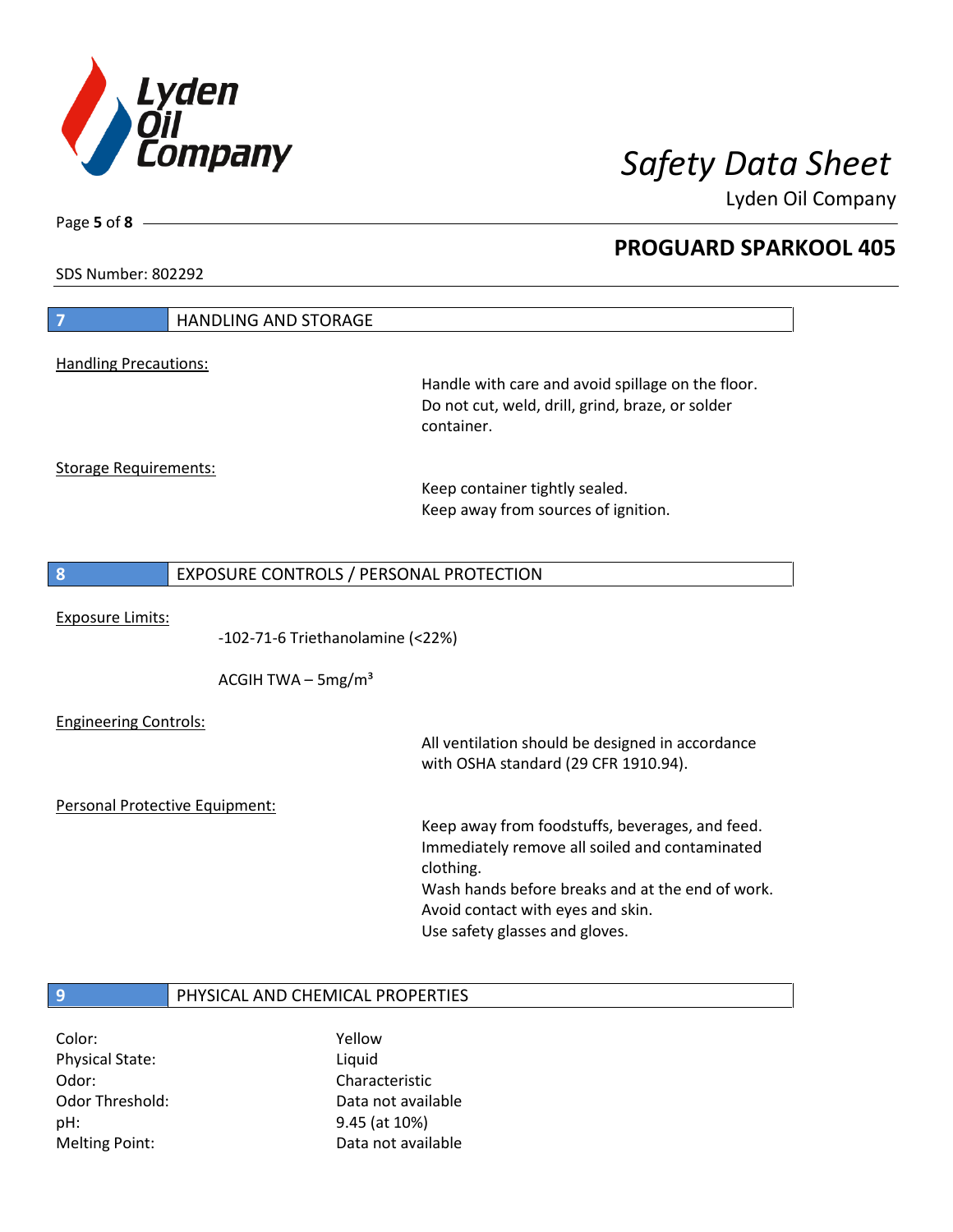

Lyden Oil Company

### SDS Number: 802292

Page **6** of **8**

| <b>Boiling Point:</b>         | $>212$ °F          |
|-------------------------------|--------------------|
| <b>Boiling Range:</b>         | Data not available |
| Flash Point:                  | Data not available |
| <b>Evaporation Rate:</b>      | $<$ 1              |
| Flammability:                 | Data not available |
| Flammability Limits:          | Data not available |
| Vapor Pressure:               | Data not available |
| Vapor Density:                | Data not available |
| <b>Relative Density:</b>      | 1.043              |
| Solubilities:                 | Soluble in water   |
| <b>Partition Coefficient:</b> | Data not available |
| Auto-Ignition Temperature:    | Data not available |
| Decomposition Temperature:    | Data not available |
| Viscosity:                    | Data not available |
|                               |                    |

### **10** STABILITY AND REACTIVITY

| Stability:                     | Stable under normal conditions.                                  |
|--------------------------------|------------------------------------------------------------------|
| Reactivity:                    | Not reactive under normal conditions.                            |
| Conditions to Avoid:           | Extreme temperature, sparks, open flame, and<br>direct sunlight. |
| <b>Hazardous Reactions:</b>    | No known hazardous reactions.                                    |
| <b>Incompatible Materials:</b> | Strong oxidizers and strong reducing agents.                     |
| Decomposition Products:        | Oxides of carbon, nitrogen, and hydrogen.                        |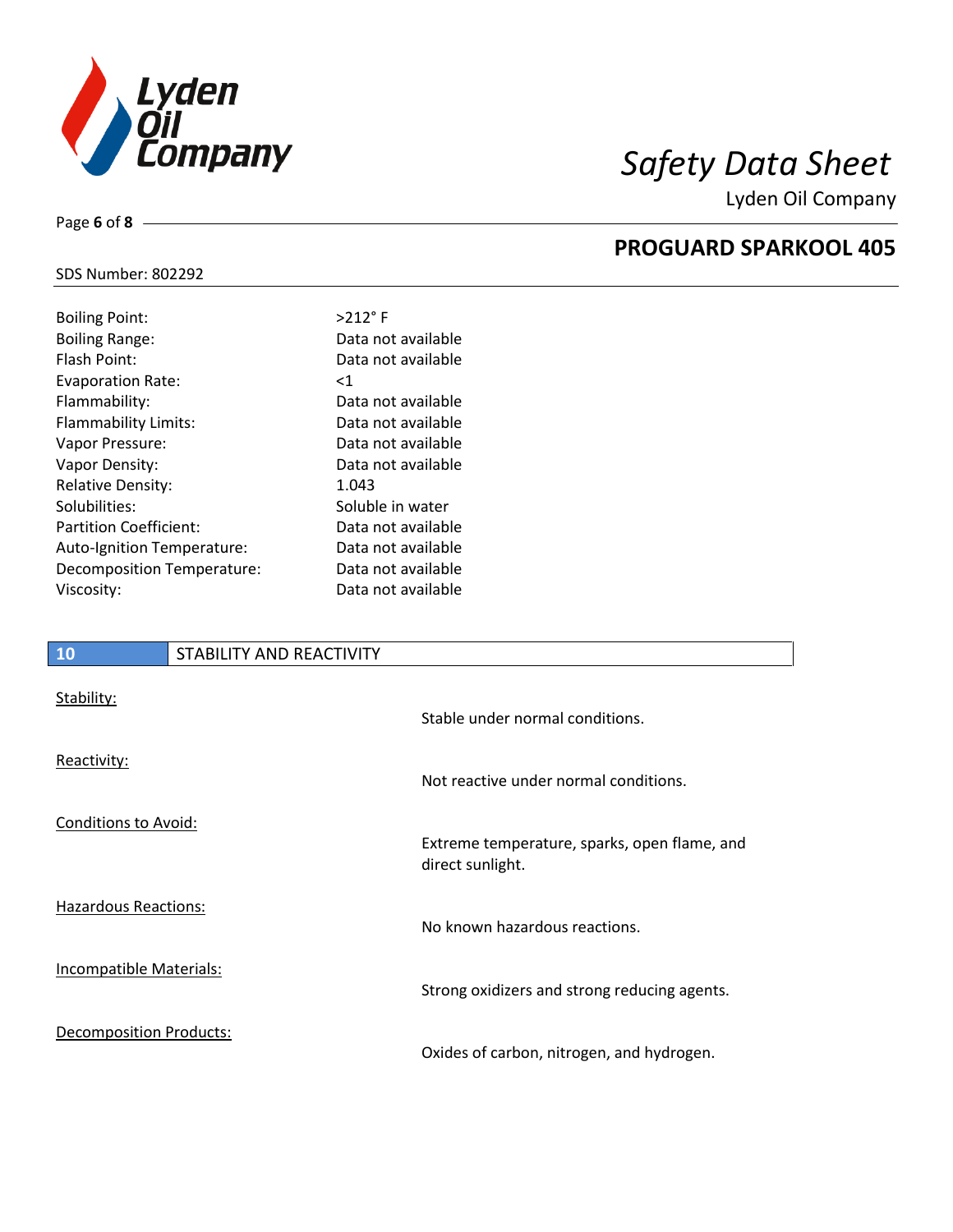

Lyden Oil Company

SDS Number: 802292

| 11<br><b>TOXICOLOGICAL INFORMATION</b>                                             |                                                                                                                           |
|------------------------------------------------------------------------------------|---------------------------------------------------------------------------------------------------------------------------|
| Routes of Exposure:                                                                | Skin and eye contact are the primary routes of<br>exposure although exposure may occur following<br>accidental ingestion. |
| <b>Exposure Effects:</b>                                                           | This mixture can cause irritation to skin and<br>irritation, redness to the eyes.                                         |
| <b>Measures of Toxicity:</b>                                                       | No test data available.                                                                                                   |
| Carcinogenic/Mutagenic Precautions:                                                | Non-carcinogenic and not expected to be<br>mutagentic.                                                                    |
| 12<br><b>ECOLOGICAL INFORMATION</b>                                                |                                                                                                                           |
| <b>Ecological Precautions:</b>                                                     | Avoid exposing to the environment.                                                                                        |
| <b>Ecological Effects:</b><br>No specific environmental or aquatic data available. |                                                                                                                           |
| <b>13</b><br>DISPOSAL CONSIDERATIONS                                               |                                                                                                                           |
| <b>Disposal Methods:</b>                                                           | Dispose of waste material in accordance with all<br>local, state, and federal requirements.                               |
| Disposal Containers:                                                               | Use properly approved container for disposal.                                                                             |
| <b>Special Precautions:</b>                                                        | Do not flush to surface waters or drains.                                                                                 |

Page **7** of **8**